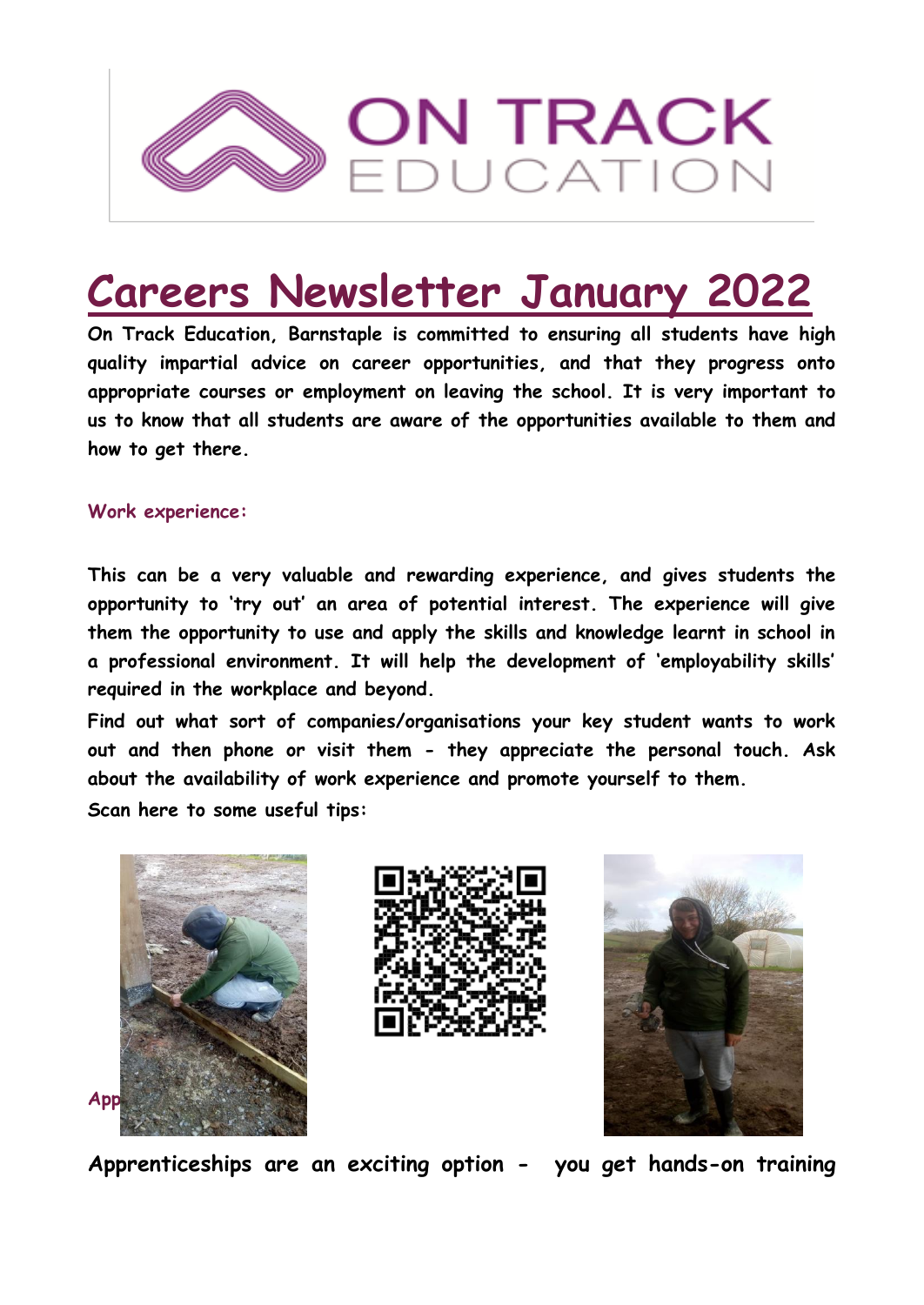**and also the chance to put your skills into practice. You will also get to earn money whilst gaining this valuable experience. Apprenticeships are funded from contributions made by the government and your employer. This means you will not have any student loans or tuition fees. You'll just need to cover the cost of your day-to-day expenses, such as lunch and travel.**



**Labour Market**

**The labour market is simply the availability of employment and labour, in terms of supply and demand.** 

**In the latest set of data, the average gross weekly pay in North**

**Devon is £515.10.The industry employing the most workers is the Wholesale And Retail Trade; Repair Of Motor Vehicles And Motorcycles at 19.5%. Closely followed by Human Health and Social Work Activities. Joint third was Manufacturing and Accommodation and Food Service Activities, both at 14.6%.**

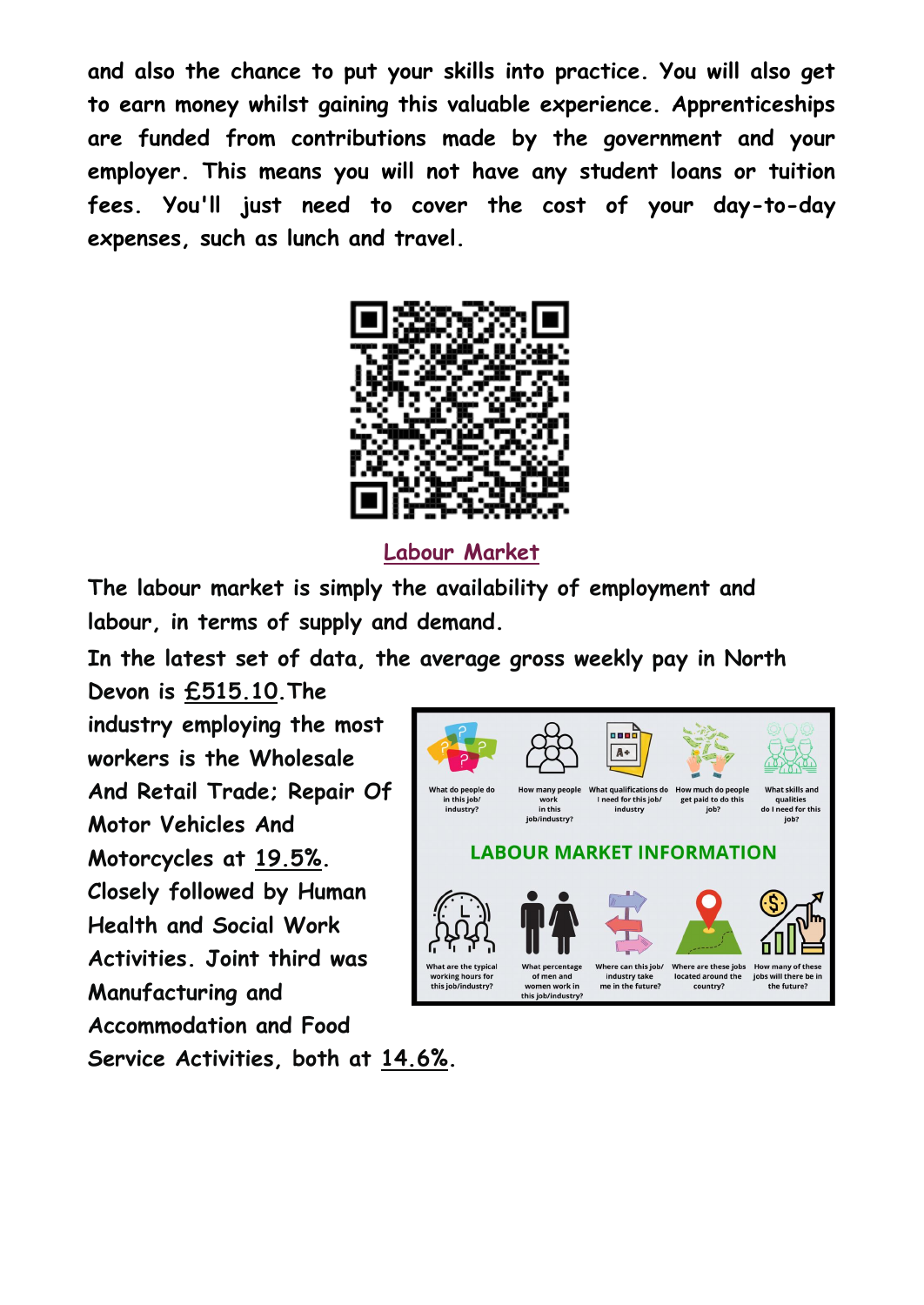**Child employment - The youngest age a child can work part-time is 13, except children involved in areas like: Television, Theatre and Modelling. For these you need a performance licence.** 

**Full-time work - Children can only start full-time work once they've reached the [minimum school leaving age](https://www.gov.uk/know-when-you-can-leave-school) they can then work up to a maximum of 40 hours a week.** 

**In England, a young person must be in part-time education or training until they're 18.** 

**Paying children and young people/children under 16** 

**[School-aged children](https://www.gov.uk/know-when-you-can-leave-school) are not entitled to the National Minimum Wage. Children under 16 do not pay National Insurance, so you only need to include them on your payroll if their total income is** 

**over their [Personal Allowance.](https://www.gov.uk/income-tax-rates/personal-allowances) Young workers aged 16 to 17 are entitled to at least £4.62 per hour.**

### **CSCS Card**

**CSCS cards provide proof that individuals working on construction sites have the appropriate training and qualifications for the job they do on site. By ensuring the workforce are appropriately qualified the card plays its part in improving standards and safety on UK construction sites. Students will need to pass an online CITB Health and Safety course prior to applying for the red CSCS card (Trainee Card). They must also have the parental form signed and ready to go, link to that page can be found here:**

## **Jobs**



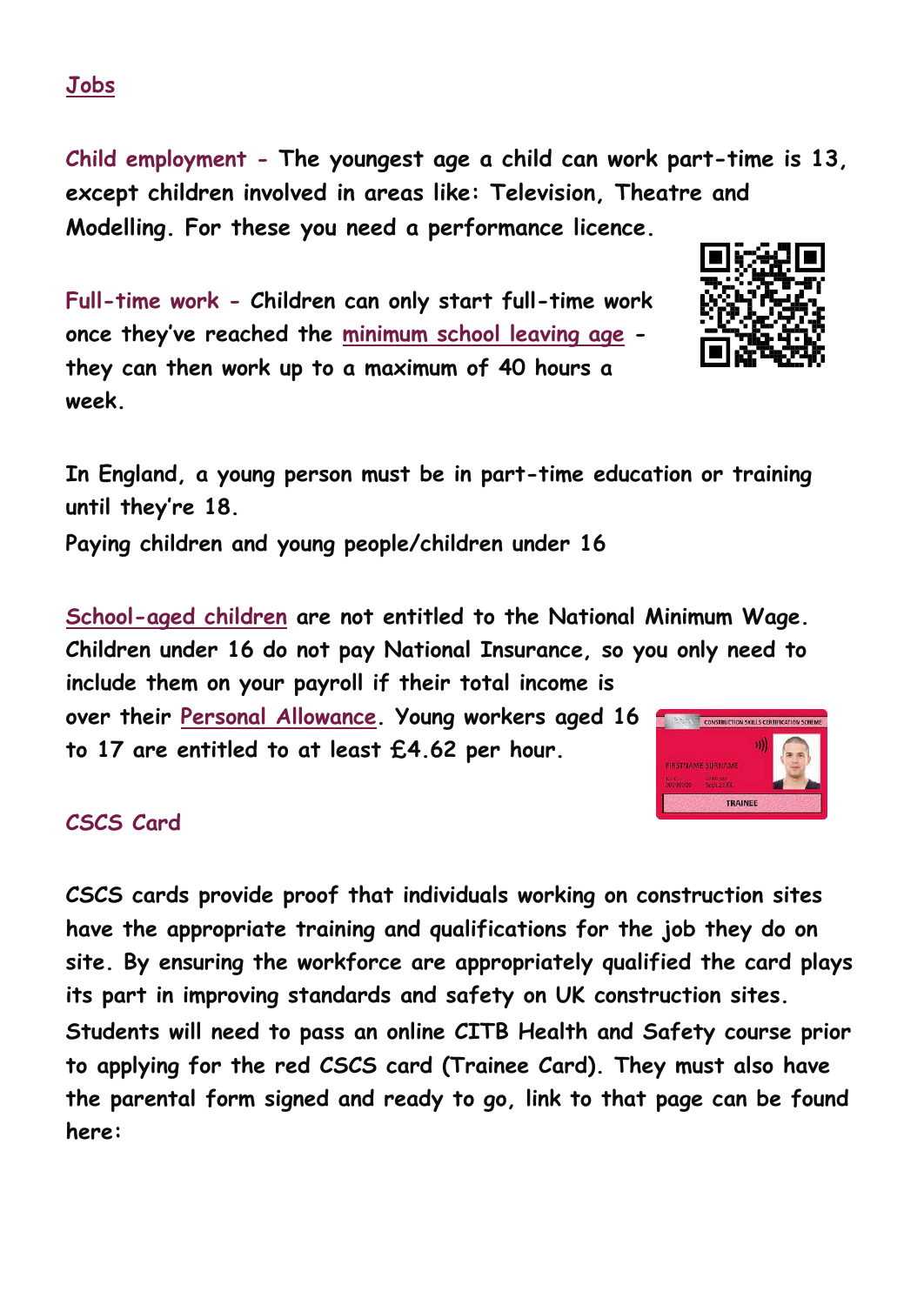

**Something a bit different! A GAP YEAR!**

**A gap year can be a good way to develop yourself and your skills while deciding your next step. A well-planned gap year is not just a break from study or getting into work. It can help you to:**

- **improve your CV with work experience**
- **have time to think about your long-term career plans**
- **learn something new to support your future goal**
- **travel and experience other cultures**
- **mature and focus – an advantage in career areas like healthcare and teaching**
- **earn money to support yourself in future study**





### **Jobs this week:**

- **Store colleague at Pets At Home**
- Apprentice Greenkeeper @ Saunton Golf club
- **Digital Cinema Technician Trainee @ Scott Cinemas**
- **Sales Advisor @ Superdrug**
- **Customer Service Assistant @ The Calvert Trust**